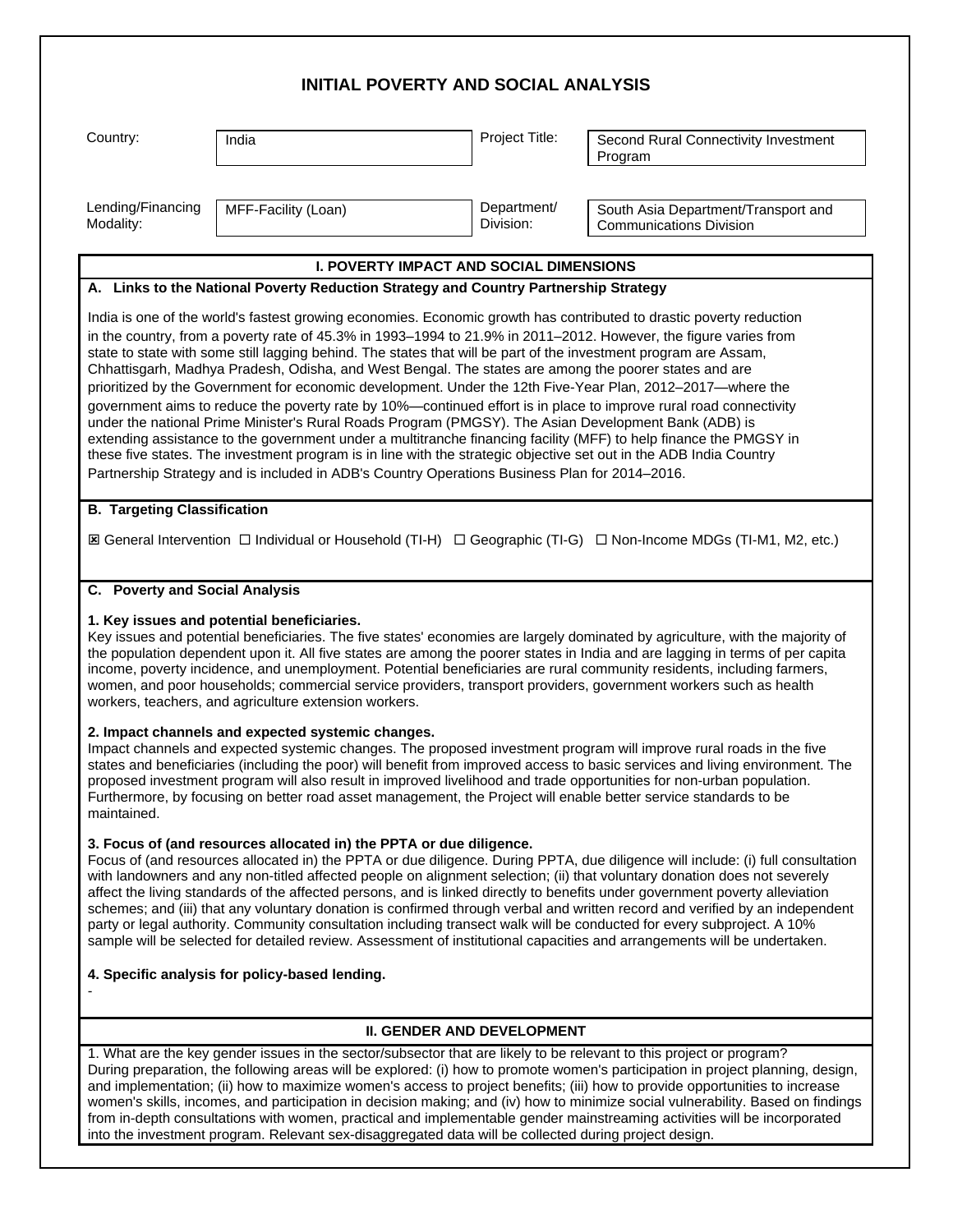| 2. Does the proposed project or program have the potential to make a contribution to the promotion of gender equity and/or<br>empowerment of women by providing women's access to and use of opportunities, services, resources, assets, and<br>participation in decision making?<br>□ Yes<br>図 No<br>Pro-active gender-mainstreaming activities, and targets will be designed and established based on ongoing rural road<br>projects in India.                                                                                                                                                                                                                                                                                                                                                                                                                                                                                                                                                                                                                                                                                                                                        |  |  |  |  |
|-----------------------------------------------------------------------------------------------------------------------------------------------------------------------------------------------------------------------------------------------------------------------------------------------------------------------------------------------------------------------------------------------------------------------------------------------------------------------------------------------------------------------------------------------------------------------------------------------------------------------------------------------------------------------------------------------------------------------------------------------------------------------------------------------------------------------------------------------------------------------------------------------------------------------------------------------------------------------------------------------------------------------------------------------------------------------------------------------------------------------------------------------------------------------------------------|--|--|--|--|
| 3. Could the proposed project have an adverse impact on women and/or girls or widen gender inequality?<br>$\Box$ Yes<br>区 No                                                                                                                                                                                                                                                                                                                                                                                                                                                                                                                                                                                                                                                                                                                                                                                                                                                                                                                                                                                                                                                            |  |  |  |  |
| 4. Indicate the intended gender mainstreaming category:<br>$\Box$ GEN (gender equity theme)<br>$\Box$ EGM (effective gender mainstreaming)<br><b>E</b> SGE (some gender elements)<br>$\Box$ NGE (no gender elements)                                                                                                                                                                                                                                                                                                                                                                                                                                                                                                                                                                                                                                                                                                                                                                                                                                                                                                                                                                    |  |  |  |  |
| <b>III. PARTICIPATION AND EMPOWERMENT</b>                                                                                                                                                                                                                                                                                                                                                                                                                                                                                                                                                                                                                                                                                                                                                                                                                                                                                                                                                                                                                                                                                                                                               |  |  |  |  |
| 1. Who are the main stakeholders of the project, including beneficiaries and negatively affected people? Identify how they will                                                                                                                                                                                                                                                                                                                                                                                                                                                                                                                                                                                                                                                                                                                                                                                                                                                                                                                                                                                                                                                         |  |  |  |  |
| participate in the project design.<br>Potential beneficiaries are rural community residents, including farmers, women, and poor households; commercial service<br>providers, transport providers, government workers such as health workers, teachers, and agriculture extension workers.<br>Their opinion and suggestions related to the investment program will be ascertained during community consultation.                                                                                                                                                                                                                                                                                                                                                                                                                                                                                                                                                                                                                                                                                                                                                                         |  |  |  |  |
| 2. How can the project contribute (in a systemic way) to engaging and empowering stakeholders and beneficiaries,<br>particularly, the poor, vulnerable and excluded groups? What issues in the project design require participation of the poor and<br>excluded?                                                                                                                                                                                                                                                                                                                                                                                                                                                                                                                                                                                                                                                                                                                                                                                                                                                                                                                        |  |  |  |  |
| During the preparation stage, discussions, interviews, and small group meetings will be conducted within the project-affected<br>communities to ascertain their response to the investment program, their needs and demands, estimates of losses from their<br>properties, and steps to mitigate them. Interviews and group meetings will be held in groups comprising men, women,<br>farmers, scheduled castes, scheduled tribes, and other marginalized classes to obtain a comprehensive perspective of the<br>investment program in all the five states. A Community Participation Framework will be prepared for each state. It will be<br>included in the DMF that 100% of affected communities will be consulted in the design process. Each project road will have<br>a Community Participation Plan.                                                                                                                                                                                                                                                                                                                                                                           |  |  |  |  |
| 3. What are the key, active, and relevant civil society organizations in the project area? What is the level of civil society<br>organization participation in the project design?<br><b>M</b> Collaboration<br><b>H</b> Information generation and sharing <b>H</b> Consultation<br><b>N</b> Partnership<br>The proposed Project will build on the consultation and community participation exercises undertaken during the PPTA, with<br>the support from PPTA consultants, NGOs, and CBOs. These include community participation for planning, design and<br>implementation poor settlements. Community consultations will also be carried over to the project implementation stages and<br>user awareness will be included as an important activity.<br>4. Are there issues during project design for which participation of the poor and excluded is important? What are they and<br>how shall they be addressed? E Yes<br>□ No<br>The community participation framework will supplemental the PMGSY guidelines for community consultation and details the<br>procedures, steps, and requirements to be followed for all subprojects to be included. The PMGSY employs a bottom-up |  |  |  |  |
| approach for project planning and preparation. The Project Implementation Consultant (PIC) engaged by each state will<br>undertake community consultation. The Technical Support Consultant (TSC) will be tasked with monitoring.                                                                                                                                                                                                                                                                                                                                                                                                                                                                                                                                                                                                                                                                                                                                                                                                                                                                                                                                                       |  |  |  |  |
| <b>IV. SOCIAL SAFEGUARDS</b>                                                                                                                                                                                                                                                                                                                                                                                                                                                                                                                                                                                                                                                                                                                                                                                                                                                                                                                                                                                                                                                                                                                                                            |  |  |  |  |
| A. Involuntary Resettlement Category $\Box A \Box B \Box C \Box F I$                                                                                                                                                                                                                                                                                                                                                                                                                                                                                                                                                                                                                                                                                                                                                                                                                                                                                                                                                                                                                                                                                                                    |  |  |  |  |
| 1. Does the project have the potential to involve involuntary land acquisition resulting in physical and economic<br>displacement? □ Yes<br>図 No                                                                                                                                                                                                                                                                                                                                                                                                                                                                                                                                                                                                                                                                                                                                                                                                                                                                                                                                                                                                                                        |  |  |  |  |
| 2. What action plan is required to address involuntary resettlement as part of the PPTA or due diligence process?<br>$\Box$ Resettlement plan<br>$\Box$ Resettlement framework<br>$\Box$ Social impact matrix<br>$\Box$ None<br>$\Box$ Environmental and social management system arrangement                                                                                                                                                                                                                                                                                                                                                                                                                                                                                                                                                                                                                                                                                                                                                                                                                                                                                           |  |  |  |  |
| B. Indigenous Peoples Category □ A □ B □ C □ FI                                                                                                                                                                                                                                                                                                                                                                                                                                                                                                                                                                                                                                                                                                                                                                                                                                                                                                                                                                                                                                                                                                                                         |  |  |  |  |